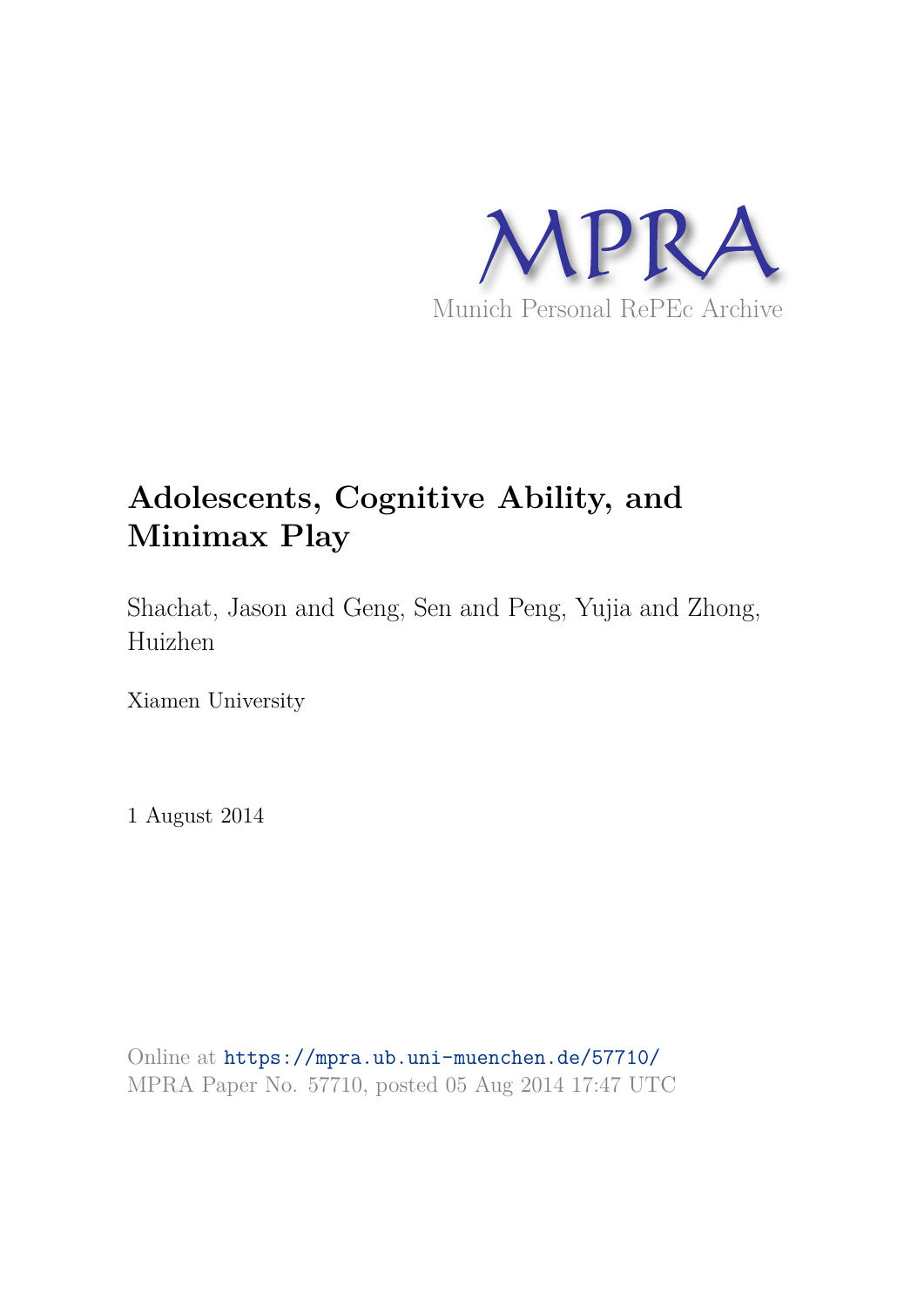# Adolescents, Cognitive Ability, and Minimax Play

Sen Geng, Yujia Peng, Jason Shachat<sup>\*</sup>, and Huizhen Zhong Wang Yanan Institute for Studies in Economics, Xiamen University

#### August 1, 2014

Abstract: We conduct experiments with adolescent participants on repeated fixed play in three different zero-sum games which have mixed strategy minimax solutions. Further, we collect subject information on cognitive abilities and participation rates in competitive activities. We find the adolescents' correspondences with and deviations from minimax play largely consistent with previously and widely studied adult populations. Further, we find strategic sophistication in terms of implementation of the mixed minimax strategy as well as earnings are not correlated with cognitive ability nor previous experience in competitive situations.

Keywords: Minimax; experimental game; adolescent; cognitive abilities JEL Classification Numbers: C72, C93, D03

<sup>✯</sup>Corresponding author, e-mail jason.shachat@gmail.com.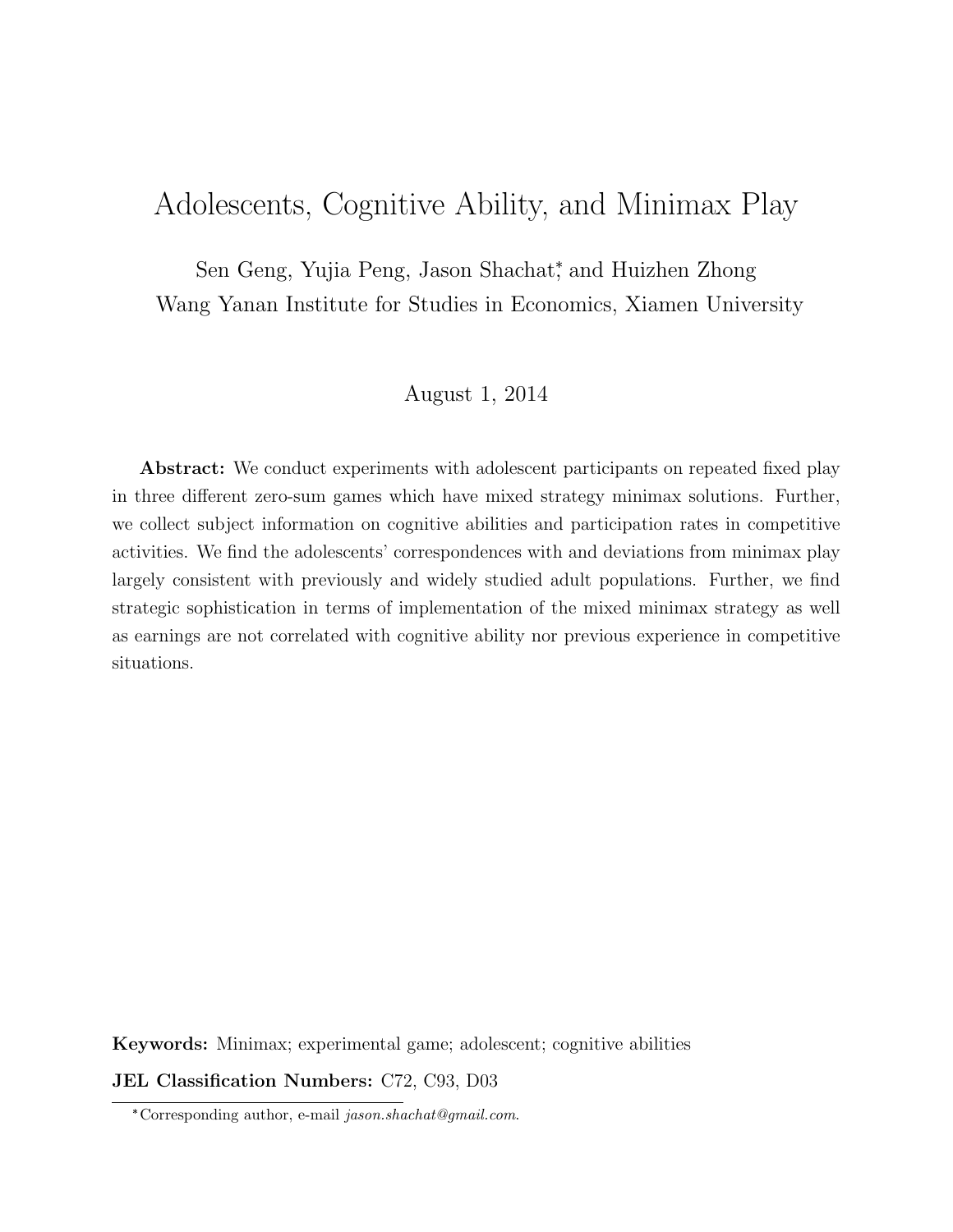## 1 Introduction

Mixed strategy minimax solutions are qualitatively consistent with aggregate action frequencies, but at the individual level there is excessive heterogeneity in action frequencies and realized earnings as well as serially correlated action choices. This is the consensus of laboratory and field tests of the repeated play of fixed pairs from populations such as college students (O'Neill, 1987; Rosenthal et al., 2003), professional athletes (Walker and Wooders, 2001; Levitt et al., 2010), experienced poker players (Van Essen and Wooders, 2013), human teams (Okano, 2013), people with schizophrenia (Baek et al., 2013), and primates (Martin et al., 2014). We replicate the O'Neill and Rosenthal et al. (hereafter, RSW) studies using students from a middle school in China. We also augment their designs by collecting data on the participants' cognitive abilities and participation in competitive activities. Our contributions are two-fold. We identify whether the noted consistencies of behavior in repeated zero-sum games with mixed strategy solutions is developed prior or post adolescence. Also we are the first to examine the correlation between strategic sophistication and cognitive abilities in this environment.

Researchers have increasingly conducted experimental games with children and adolescents to identify when humans develop strategic thinking and some behavioral regularities inconsistent with noncooperative game theory. Brosig-Koch et al. (2012) find that propensity to use backward induction increases with age. Czermak et al. (2010) surprisingly find that adolescents play corresponds to pure strategy Nash equilibrium in normal form games at the same rate as college students, and they more often best respond to their stated beliefs. A second set of studies, such as Murnighan and Saxon (1998); Harbaugh et al. (2002), have examined bargaining behavior in ultimatum games, and find that younger subjects will make less generous offers which are also more willingly accepted. These results raise the question at what age do pro-social tendencies (Lergetporer et al., 2014) and social preferences (Fehr et al., 2008, 2013) develop. Our study moves the question at what age do strategic reasoning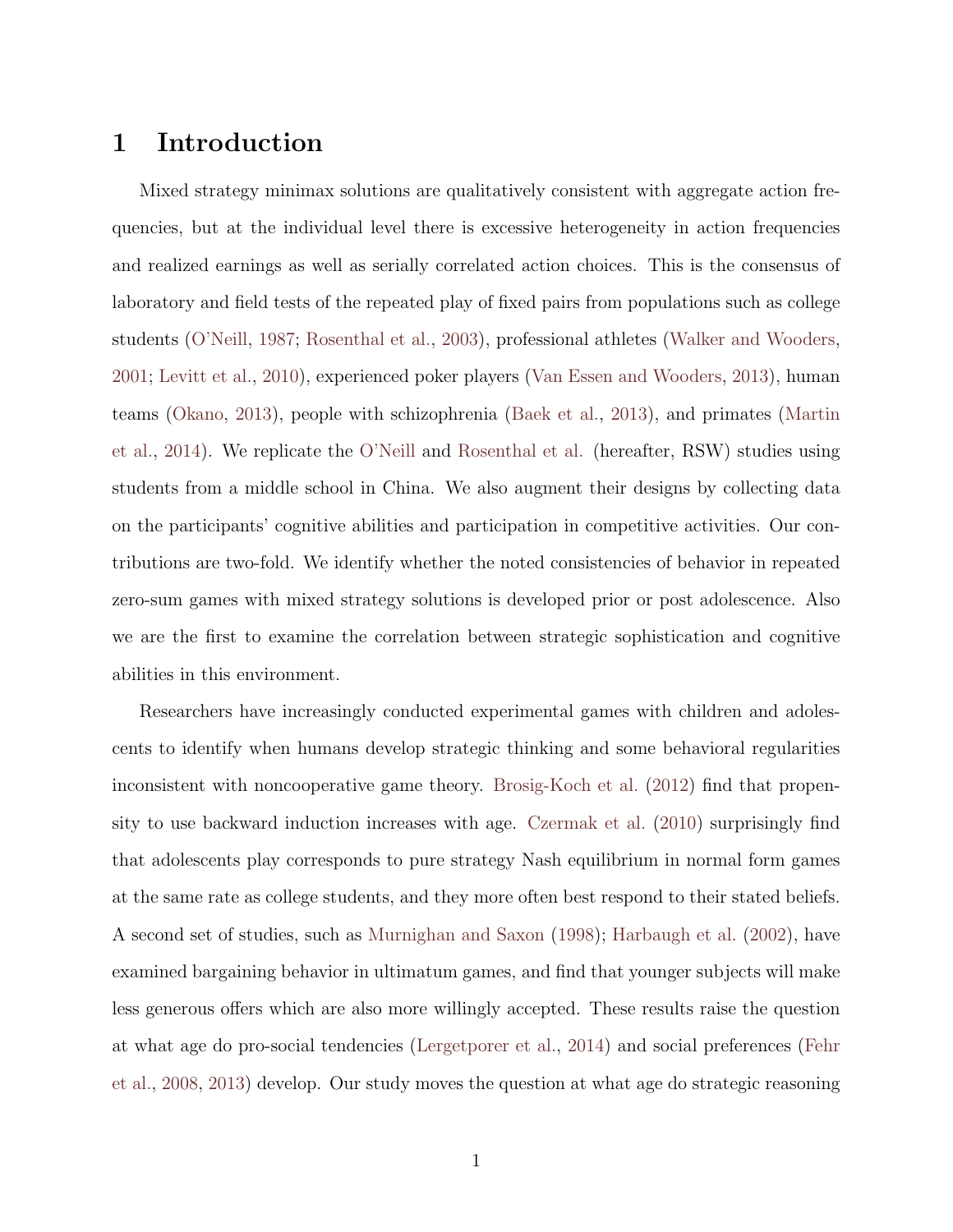and ability develop to the domain of mixed strategies and strictly competitive games.

Researchers have also shown increasing interest in understanding the link between strategic sophistication and cognitive abilities. The types of strategic sophistication usually considered are backward induction in extensive form games, steps of iterative dominance in normal form games, and the induction ability to forecast play of opponents and respond optimally. Devetag and Warglien (2003) establish positive correlation between levels of iterated dominance and backward induction and subjects' short-term memory capacities. Carpenter et al. (2013) extend these results by using multiple measures of cognitive ability, establishing this correlation also extends to players' ability to model others sophistication, and make initial steps in establishing a causal relationship by exogenously shocking the cognitive load of subjects. With respect to repeated p-beauty contests, Gill and Prowse (2013) find that those with higher cognitive ability choose numbers closer to equilibrium, converge more frequently to equilibrium play, and earn more than those with lower cognitive ability.

In the context of games with mixed strategy minimax solutions, we propose that strategic sophistication can take two forms corresponding to alternative rationales of the minimax solution in zero-sum games. The original minimax rational is that a player solves the problem and implements the solution of choosing a strategy to secure the largest minimum payoff over the set of his opponents' feasible strategies. When the minimax solution is a mixed strategy and the game a repeated one, the behavioral challenge extends to generating a sequence of actions that are realizations from a sequence of identical and independent distributions. In this case we would expect cognitive ability to be positively correlated with the proximity of action frequencies to the minimax implied ones, and serial independence of the action choices. The other rational for minimax play in zero-sum games is the logic of Nash equilibrium where a minimax strategy is the fixed point of the players' best response correspondences. Under this best response rational, strategic sophistication does not necessarily correspond to minimax play, but rather to successfully forecasting opponent play and accordingly best respond. In this case, strategic sophistication would imply higher repeated game payoffs.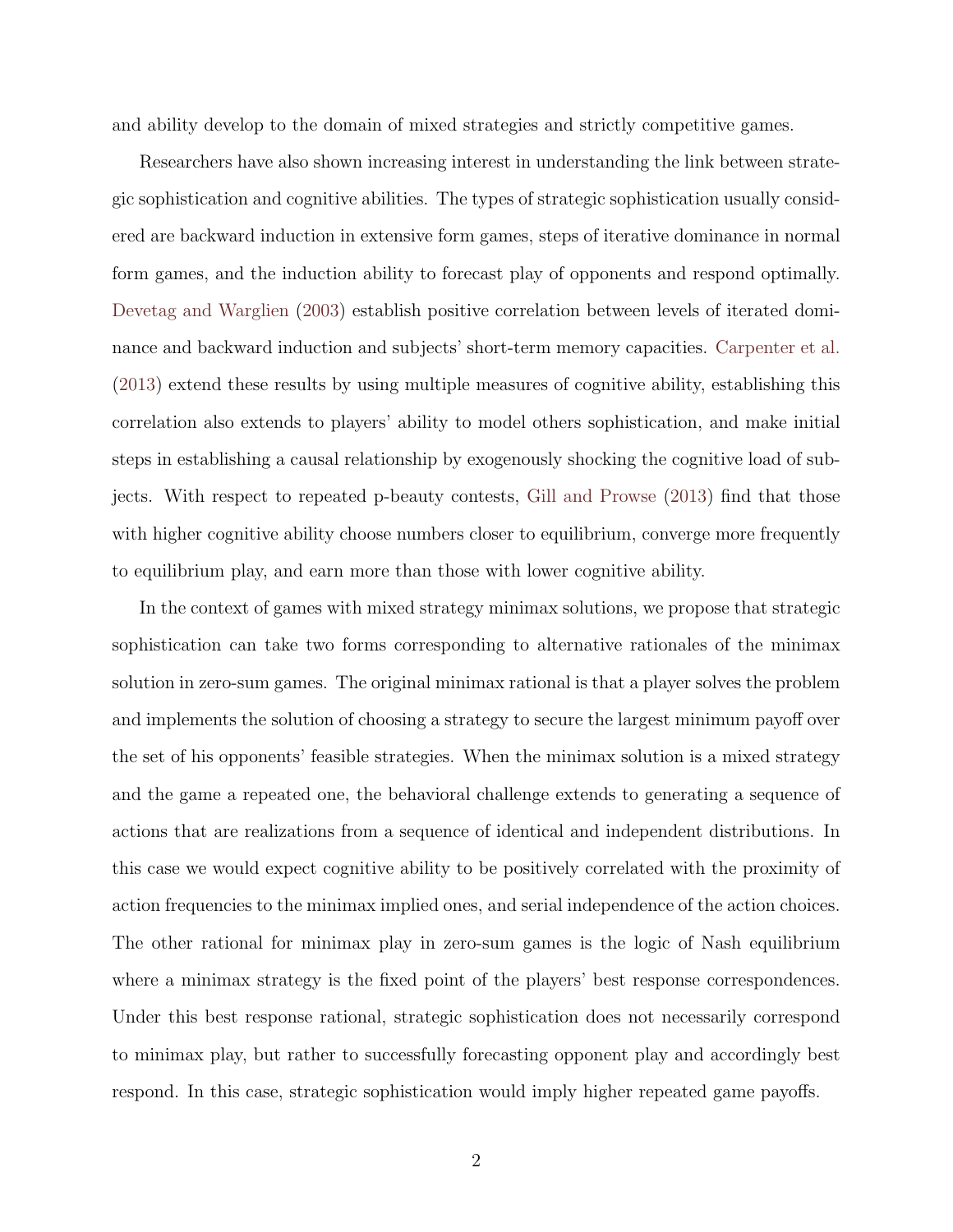Our findings summarized. Aggregate action frequencies are inconsistent with minimax predictions in all three games. With respect to the O'Neill game, we observe aggregate action frequencies similar to those of the original O'Neill study. With respect to the two versions of asymmetric matching pennies of RSW, our data is more systematic in that one player role's action frequencies matches the minimax proportion while the other matches equiprobable play. At the individual pair and player level, we find the same strategic heterogeneity generically found in these studies, as well as serially correlated play. We have a non-result regarding cognitive ability and experience in competitive settings. Cognitive ability and experience in competitive outcomes has no correlation on adherence to minimax predictions nor subject performance.

### 2 Experimental design

Our experimental design consists of two parts. In the first part, subjects attend a session in which they complete a survey and then play 100 rounds of zero-sum card game against a fixed opponent. The second part is an non-timed Raven's standard progressive matrices (SPM) test (Raven and De Lemos, 1990), administered two weeks after the first session.

We recruit 128 Chinese students, ages twelve to fifteen, from the Haichang Experimental Middle School in Xiamen, China. In our survey, we collect the average amount of time per week spent playing competitive sports. The school provides the age, gender, mid-term math exam scores.<sup>1</sup> We also record the subjects' Raven 's SPM scores.<sup>2</sup>

We conduct three games sessions: one with 40 subjects for the O'Neill replication, one with 42 subjects for the replication of RSW's deterministic pursue-evade (DPE) game, and one with 44 subjects for the replication of RSW's stochastic pursue-evade (SPE) game. The protocols are the same for each session.<sup>3</sup> Subjects are randomly assigned to pairs and player roles. At a table, each pair sits side-by-side, separated by partition, and opposite a

<sup>&</sup>lt;sup>1</sup>The average score is 85.14 out of 120, and the scores range from 3 to 120.

<sup>2</sup>The average score is 49.64 out of 60, and the scores range from 27 to 59.

<sup>3</sup>Please consult the online appendix at xxx, to find instructions in English and Mandarin.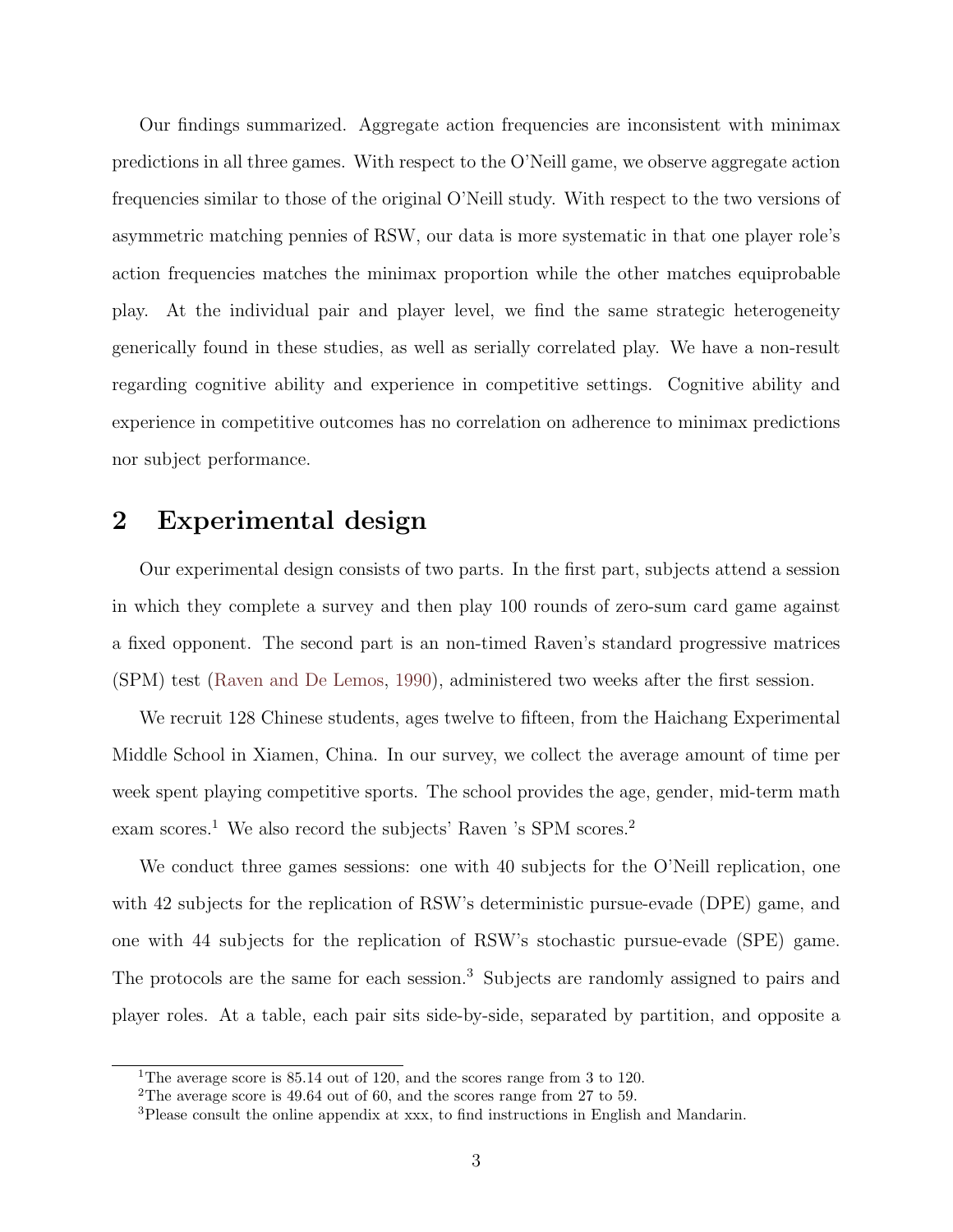human monitor. Each player is given a set of action cards, and a polystyrene pad in which an endowment of push-pins are lodged. Push-pins are the experimental currency which is exchanged for Renminbi at the end of the experiment. In a stage game, each players selects a card and places it face down in front of the monitor. The monitor then turns over the cards, records the actions, rolls a die when necessary (explained shortly), and executes pin transfers according to the outcome. After the 100 stage games, the monitor pays the subjects according to final number of pins in their pads. Each session concludes within an hour.

In the O'Neill game, each player has four cards:  $K$ , 3, 6 and  $9<sup>4</sup>$ . The normal form representation of the zero-sum game is presented, with Player 1's payoff shown, in Table 1. The minimax strategy is the same for each player: play the K, 3, 6 and 9 card with probability 0.4, 0.2, 0.2 and 0.2 respectively.<sup>5</sup> The value of the game is -0.2 for Player 1. Prior to the first stage game, each player is given a forty-five pin endowment. The exchange rate is two pins per Renminbi. The O'Neill game has been adopted in a plethora of studies, with aggregate play robustly aligning to minimax. We have chose this game to give adolescent subjects the "best chance" to play minimax.





In the DPE game, the two players, i.e. Pursuer and Evader, can either play Left or Right. If both play Left, the Pursuer captures one pin from the Evader. Similarly if both play Right, the Pursuer captures two pins from the Evader. For the other two action profiles,

<sup>4</sup>O'Neill (1987) used the following cards: Joker, Ace, 2, and 3.

<sup>&</sup>lt;sup>5</sup>According to the theorem of Wooders and Shachat (2001), since each player only has two payoff levels any equilibrium path of the finitely repeated game consists only sequences of the stage game equilibria.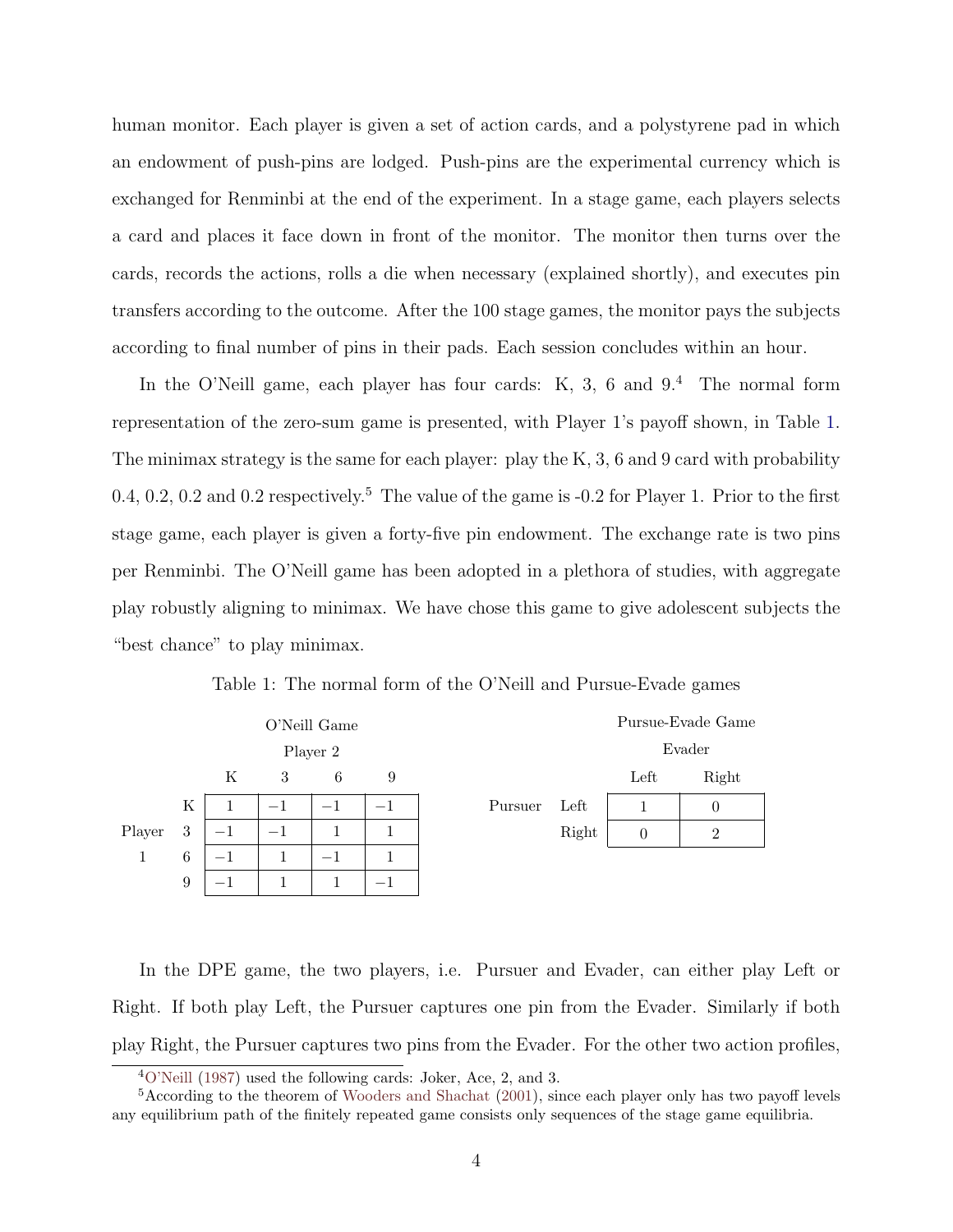the Evader avoids losing any pins. The normal form representation of this zero-sum game is presented, with the Pursuer's payoff shown, in Table 1. The symmetric minimax solution is for both players to play Left with probability two-thirds, and the value of the game for the Pursuer is also two-thirds. Prior to the first stage game, the Evader is given a one hundred and thirty-five pin endowment. The exchange rate is three pins per Renminbi.

As the stage game has three payoff levels for each player - the minimax and Nash equilibrium solutions are not invariant to the players' risk attitudes. Correspondingly, RSW introduced the SPE game that only offers two payoff levels to each player in the stage game. The action spaces remain unchange but the winning rule is augmented to make the capture reward-penalty probabilistic. The Pursuer captures a single token when both players play Left and the monitor rolls a 1 or 2 with a six-sided die, or when both play Right and the monitor rolls a 3, 4, 5, or 6. The normal form game remains the same as the DPE, but the payoffs are now the Pursuer's conditional probability of capturing a pin. In the SPE game, Evaders are endowed with forty-five pins, and the exchange rate is one pin per Renminbi.

# 3 Data analysis

We start with a data visualization of the three games showing how close individual pairs play to the minimax predictions, and the play in the original studies. Figure 1 contains three scatter plots. For each game we plot the joint action frequencies of the adolescent and the original study pairs. Horizontal and vertical lines mark the minimax and the fifty percent frequencies. With respect to O'Neill game,<sup>6</sup> the adolescents data appears to have a similar distribution to the original college student data, and is centered around the minimax profile. In the DPE and SPE games, adolescents play is removed from the minimax strategy. Pursuers playing Left around fifty percent of the time, and the Evaders play a higher frequency than that. Adolescent play also looks different from the original college student play.

<sup>6</sup>We "collapse" the action set to King and Numbered card.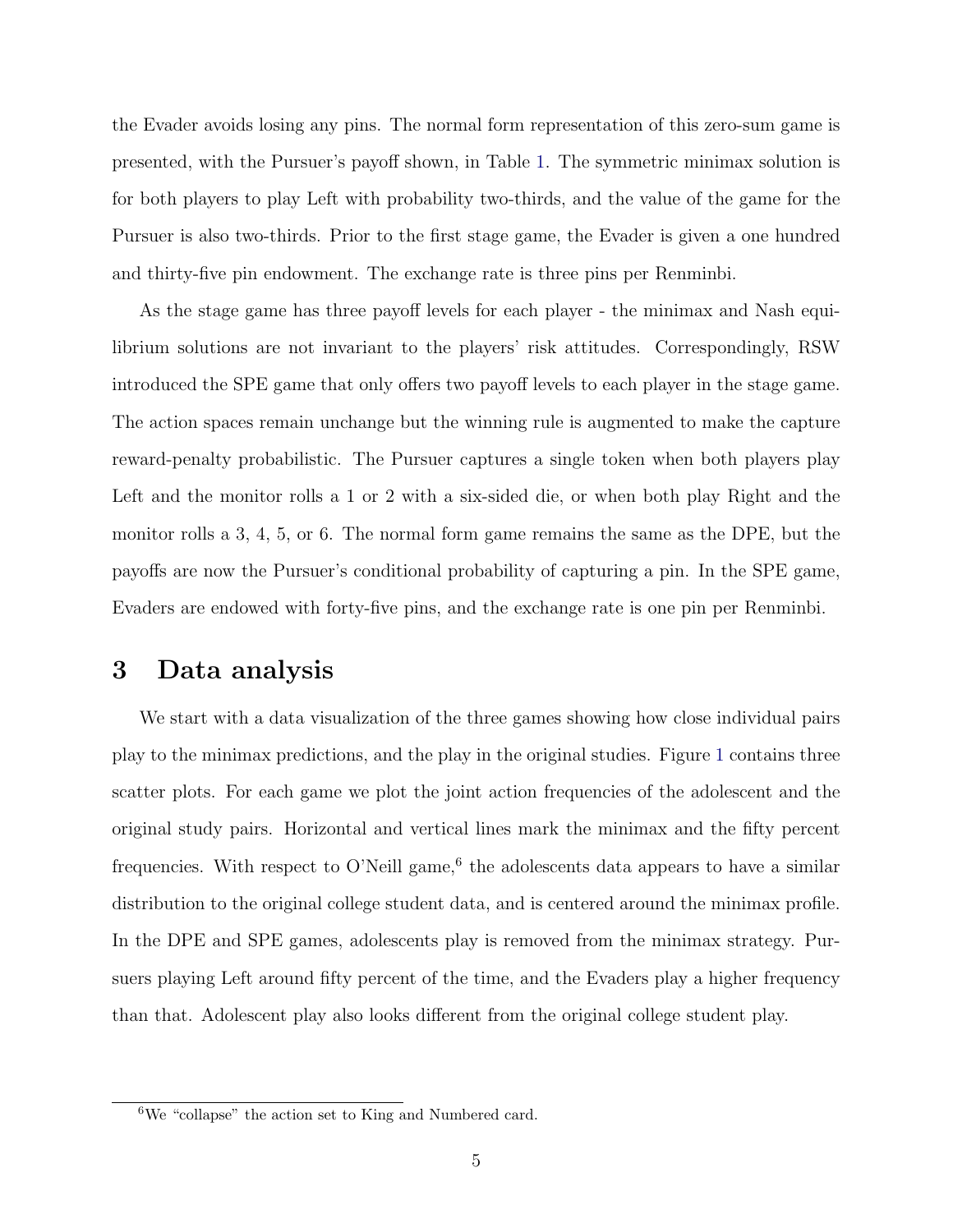

Figure 1: Scatter plots of joint action frequencies for adolescents and original studies

#### 3.1 Aggregate play

We quantitatively evaluate how well our aggregated data matches the minimax predicted action frequencies, and the data from the original studies. We assume that action choices follow a player role specific mixed strategy. Under this assumption the sufficient statistics for the mixed strategies and distributions of action profiles are the aggregate frequencies of action choice and joint action play. We present these, along with the minimax predictions and original studies' frequencies, in Panels A and B of Table 2. We reject that the mixed strategies used in our experiments are the minimax ones using  $\chi^2$  goodness-of-fit tests on players' actions and the joint action profiles. The one exception is the Evader role of the SPE game. We also reject that adolescents follow the same mixed strategies as the participants in the original three studies.

Next we ask if play is homogenous, i.e. if players in the same role follow the same strategy, and if the variance of player earnings is that implied by minimax play. We reject, for all games and all roles, that all players follow the minimax strategy; moreover, we reject there is any common mixed strategy. Likewise, we reject the variance of the Player 1/Pursuer earnings is that implied by minimax play. Panels C and D of Table 2 present the details of these individual tests.

Finally, given the strong evidence of heterogeneity, we revisit the question of whether our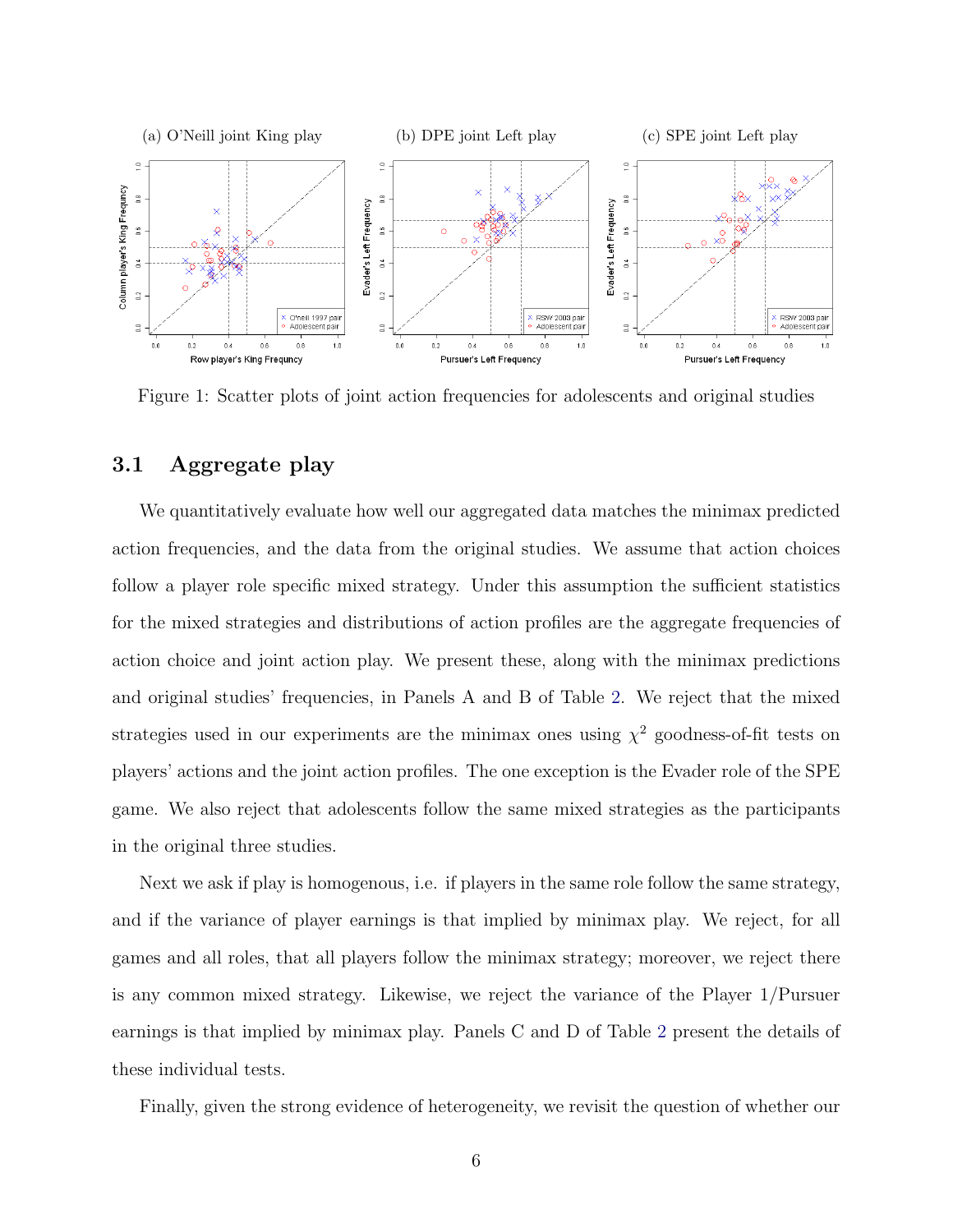|                                                                      | O'Neill                      | <b>DPE</b>                                    | <b>SPE</b>                   |
|----------------------------------------------------------------------|------------------------------|-----------------------------------------------|------------------------------|
| Panel A: Aggregate action frequencies                                |                              |                                               |                              |
| Action set                                                           | (King, 3, 6, 9)              | (Left, Right)                                 | (Left, Right)                |
| Minimax                                                              | (.40, .20, .20, .20)         | (.67, .33)                                    | (.67, .33)                   |
| Adolescent Player 1/Pursuer                                          | $(.35, .23, .21, .21)^m$     | $(.48, .52)^{m,b}$                            | $(.51, .49)^{m,b}$           |
| Original Player $1/P$ ursuer $(.36, .20, .22, .22)$                  |                              | (.61, .39)                                    | (.67, .33)                   |
| Adolescent Player $2/Evader$ (.44, .15, .16, .25) <sup>m</sup>       |                              | $(.60, .40)^{m,b}$                            | $(.65, .35)^{b}$             |
| Original Player 2/Evader                                             | (.43, .17, .18, .23)         | (.72, .28)                                    | (.76, .24)                   |
| Panel B: Aggregate action profile frequencies                        |                              |                                               |                              |
| Action profile set                                                   | $(KK,KN,NK,NN)^a$            | (LL,LR, RL, RR)                               | (LL, LR, RL, RR)             |
| Minimax                                                              | (.16, .24, .24, .36)         | (.44, .22, .22, .12)                          | (.44, .22, .22, .12)         |
| Adoloescent                                                          | $(.17, .18, .27, .38)^{m,b}$ | $(.31, .17, .29, .22)^{m,b}$                  | $(.35, .17, .30, .18)^{m,b}$ |
| Original                                                             |                              | $(.16, .20, .27, .37)$ $(.44, .17, .28, .11)$ | (.52, .15, .24, .09)         |
| Panel C: Heterogeneity - variance of the number of King/Left choices |                              |                                               |                              |
| Minimax prediction                                                   | 4.899                        | 4.714                                         | 4.714                        |
| Adolescent Player 1/Pursuer                                          | $11.287^{c,d}$               | $7.810^{c,d}$                                 | $13.916^{c,d}$               |
| Adolescent Player 2/Evader                                           | $9.451^{c,d}$                | $7.382^{c,d}$                                 | $15.106^{c,d}$               |
| Panel D: Heterogeneity - variance of Player 1/Pursuer Earnings       |                              |                                               |                              |
| Minimax prediction                                                   | 4.899                        | 4.969                                         | 4.969                        |
| Adolescent Player 1/Pursuer                                          | 6.362                        | $9.620^{c,d}$                                 | $12.498^{c,d}$               |
| Panel E: Cross match test for original and adolescent homogeneity    |                              |                                               |                              |
| <i>p</i> -value                                                      | 0.323                        | 0.222                                         | 0.285                        |

Table 2: Aggregate play statistics, hypothesis tests of minimax predictions, and testing homogeneity of adolescents and original play

<sup>m</sup> Denotes rejection (5% level of significance) of the  $\chi^2$  goodness-of-fit test, with the hypothesis the common strategy is minimax.

<sup>b</sup> Denotes rejection (5% level of significance) of the  $\chi^2$  goodness-of-fit test, with the hypothesis the Adolescents' and the Original subjects' strategies are the same.

<sup>a</sup> For brevity we treat the set of actions as  $(K, N)$  where N is any numbered, i.e. non-King, card. However, full action sets and profiles are used in hypothesis tests.

<sup>c</sup> Denotes rejection (5% level of significance) of the  $\chi^2$  test for variance, assuming minimax implied variance.

<sup>d</sup> Denotes rejection (5% level of significance) of the  $\chi^2$  test for variance, assuming all players follow the same - but not necessarily minimax - mixed strategy.

data and previous data are realizations of the same distribution. We use the cross match test (Rosenbaum, 2005) that allows each pair's strategy profile to vary and for tangency on the empirical distribution functions of the two populations.<sup>7</sup> In Panel E of Table 2, we report the p-values of this test and fail to reject, for all three games, the adolescent and original

<sup>&</sup>lt;sup>7</sup>We find such tangencies which precludes us from using the more commonly adopted Kolmogorov-Smirnov test.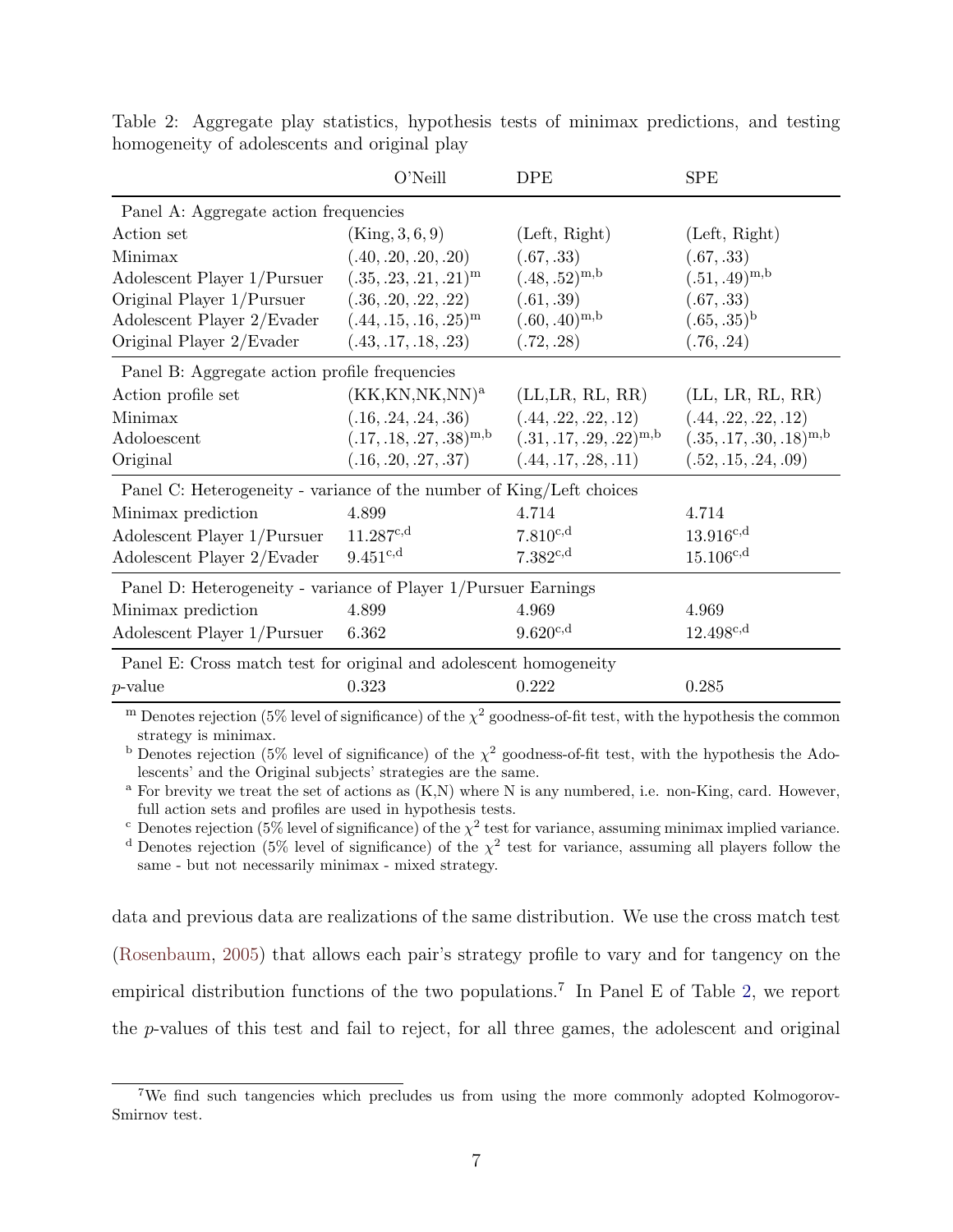data have the same distribution. But note, while valid, the cross match test lacks power because it does not use all of the sample information.

#### 3.2 Pair and individual level play

Since we reject that the minimax hypothesis holds jointly for all pairs and players, we test which pairs' play is consistent with minimax. We test each pair's action profile with the null hypothesis of minimax play using a  $\chi^2$  goodness-of-fit test and a 5% level of significance. We reject, row two of Table 3, joint minimax play for 50% of our O'Neill game pairs and for a large majority of our Pursue-Evade game pairs. Under the Nash equilibrium rational for minimax play in two-person zero-sum games, if one player follows his minimax strategy the other player will be indifferent amongst the strategies in the support of his minimax strategy. Accordingly, we conduct a binomial test for each player's proportion of King/Left play under the null it is chosen according to minimax frequencies. We reject, rows three and four of Table 3, the minimax frequency for the majority of individuals except for Player 2 in the O'Neill game (40%) and Evaders in the DPE game (27%).

We finally test that each action is an independent realization from the minimax mixed strategy. We evaluate each subject's sequence of 100 actions using a nonparametric runs test. The null hypothesis is that every action is an independent realization from a constant distribution. Rows five through nine of Table 3 show that we reject serial independence for at least 40%, 20%, and 33% of the subjects' sequences in the O'Neill, DPE, and SPE games respectively. For each game, the majority of rejections are due to negative serial correlation.

#### 3.3 Strategic sophistication and cognitive abilities

Surprisingly neither closeness to minimax play or level of earnings are correlated with cognitive ability or the time spent participating in competitive sports. Our measures of cognitive ability are the Raven's SPM test and midterm Math exam scores; our measure of time engaged in competitive activities is the sum of a subject's reported weekly times playing various sports.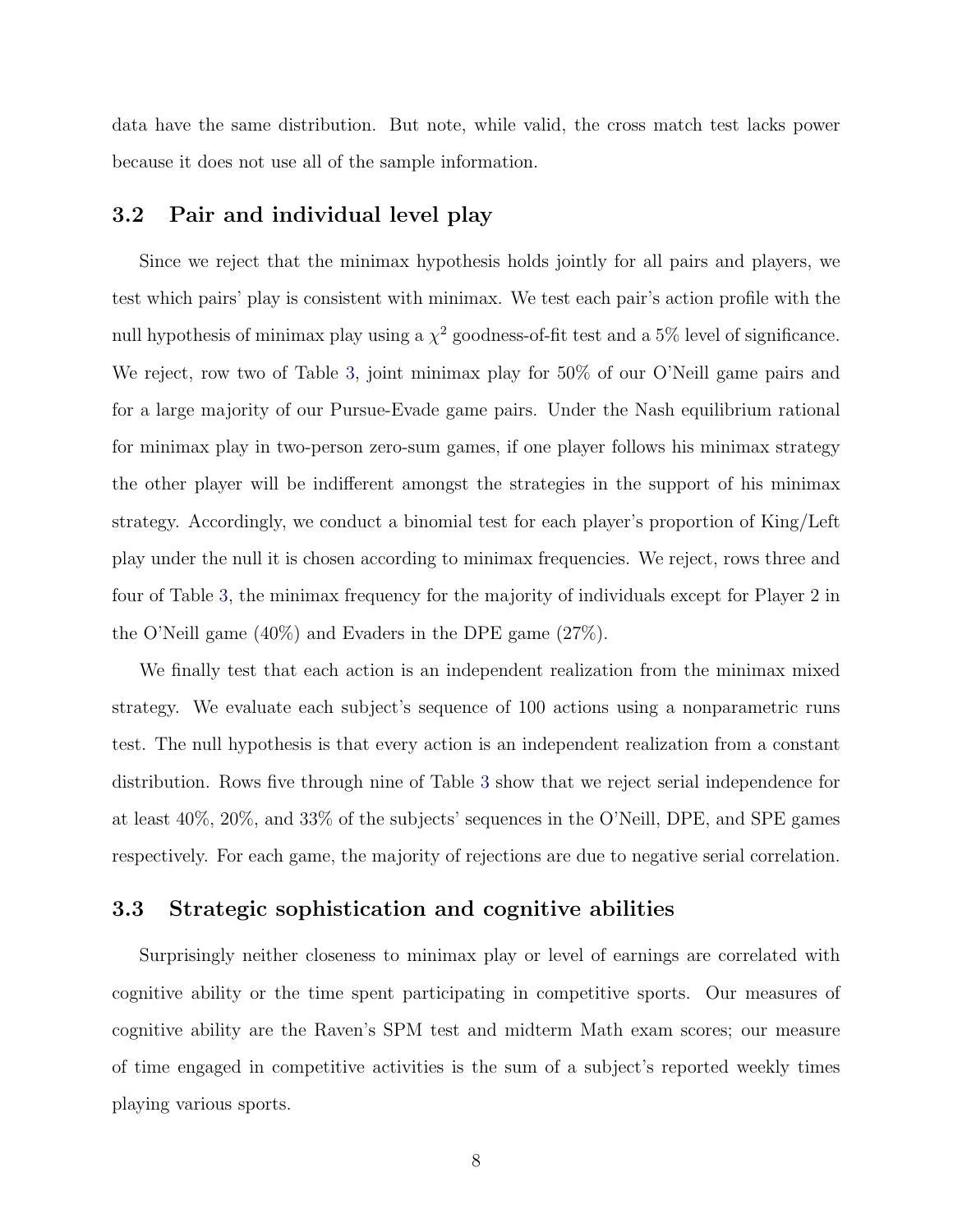| Hypothesis test                                                       | $O'$ Neill | <b>DPE</b> | <b>SPE</b> |
|-----------------------------------------------------------------------|------------|------------|------------|
| $\chi^2$ goodness-of-fit test: action profile is minimax              | 50\%       | 82\%       | 95%        |
| Binomial test for Player 1/Pursuer minimax play of King/Left          | 55\%       | 86\%       | 95%        |
| Binomial test for Player 2/Evader minimax play of King/Left           | 40\%       | 27\%       | 62\%       |
| Runs test rejection: negative serial correlation for Player 1/Pursuer | 40\%       | 18%        | 33\%       |
| Runs test rejection: positive serial correlation for Player 1/Pursuer | $5\%$      | $5\%$      | 15\%       |
| Runs test rejection: negative serial correlation for Player 2/Evader  | 45\%       | 18%        | 19%        |
| Runs test rejection: positive serial correlation for Player 2/Evader  | $0\%$      | $0\%$      | 10\%       |

Table 3: Results summary of pair level hypothesis tests of minimax prediction on joint action profile and King/Left action frequencies; and runs tests for serial independence of actions. We report the rejection percentages of minimax at the 5% level of significance

To measure the proximity of a participant's play to minimax, we calculate the modified Bhattacharyya distance (Derpanis, 2008) between his vector of action frequencies and his minimax strategy vector.<sup>8</sup> To assess the correlation between this distance and our cognitive measures we calculate the Spearman rank correlation coefficient, which can capture nonlinear correlations. We report these coefficients in Panel A of Tables 4. No coefficients significantly differ from zero for own and opponent's Raven and math scores, nor sports time. We measure how successful a subject randomizes by using the absolute value of his z-stat from the runs test, noting a larger absolute value equates to more serial dependence. In this case we only find three out of thirty-six Spearman rank correlation coefficients are significant - certainly not enough to make compelling claims.

We finally ask if a participant's performance is correlated with any of our measures. In Panel B of Table 4, we see there is no significant correlation between a player's earnings and own and opponent's Raven and math scores, and sports time. The notable exception is in the DPE game, for which the correlation coefficients between earnings and own Raven and math score is negative; the opposite sign of our conjecture.

<sup>&</sup>lt;sup>8</sup>The modified Bhattacharyya metric is a distance measure between two vectors in an  $n=$ dimensional simplex. For two vectors  $p, q \in \Delta^n$ , the modified Bhattacharyya distance is  $d(p, q) = \sqrt{1 - \sum_{i=1}^n \sqrt{p_i q_1}}$ .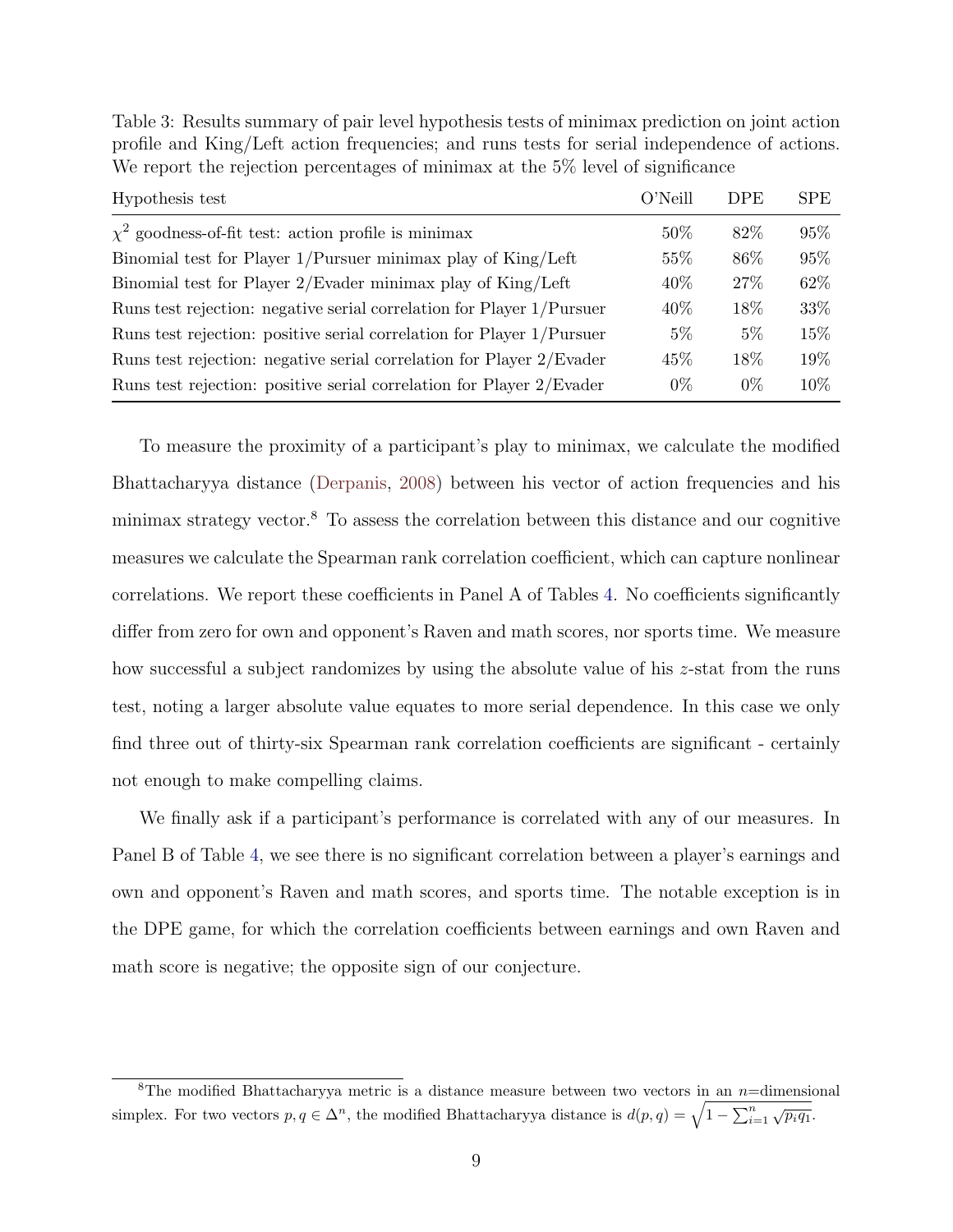|             | Panel A: Spearman rank correlation coefficients for distance from minimax and serial correlation |                                            |            |            |                                                  |                   |             |
|-------------|--------------------------------------------------------------------------------------------------|--------------------------------------------|------------|------------|--------------------------------------------------|-------------------|-------------|
|             |                                                                                                  | Modified Bhattacharyya<br>distance measure |            |            | Absolute value of the<br>$z$ -stat for runs test |                   |             |
|             |                                                                                                  | $O'$ Neill                                 | <b>DPE</b> | <b>SPE</b> | $O'$ Neill                                       | <b>DPE</b>        | ${\rm SPE}$ |
|             | Own Raven score                                                                                  | 0.15                                       | 0.00       | 0.25       | 0.27                                             | $-0.05$           | $-0.28$     |
|             | Opponent's Raven score                                                                           | $-0.20$                                    | $-0.16$    | $-0.16$    | 0.15                                             | 0.07              | 0.21        |
| Player $1/$ | Own math score                                                                                   | 0.27                                       | $-0.24$    | 0.26       | 0.29                                             | $-0.19$           | $-0.26$     |
| Pursuer     | Opponent's math score                                                                            | 0.10                                       | 0.15       | $-0.19$    | $-0.15$                                          | 0.08              | 0.04        |
|             | Own sports time                                                                                  | 0.05                                       | $-0.01$    | $-0.35$    | $-0.14$                                          | 0.25              | 0.05        |
|             | Opponent's sports time                                                                           | 0.20                                       | 0.15       | $-0.16$    | $-0.43$                                          | 0.15              | $-0.23$     |
|             | Own Raven score                                                                                  | 0.05                                       | $-0.16$    | $-0.33$    | $-0.24$                                          | 0.15              | $-0.17$     |
|             | Opponent's Raven score                                                                           | 0.17                                       | $-0.03$    | 0.16       | $-0.24$                                          | $-0.43$           | $-0.36$     |
| Player $2/$ | Own math score                                                                                   | $-0.23$                                    | $-0.13$    | $-0.10$    | $-0.67^{\rm b}$                                  | 0.20              | $-0.10$     |
| Evader      | Opponent's math score                                                                            | 0.13                                       | $-0.12$    | 0.17       | $-0.06$                                          | $-0.49b$          | $-0.33$     |
|             | Own sports time                                                                                  | 0.40                                       | $-0.16$    | 0.11       | 0.20                                             | 0.54 <sup>b</sup> | 0.14        |
|             | Opponent's sports time                                                                           | 0.37                                       | $-0.17$    | 0.02       | $-0.08$                                          | $-0.03$           | $-0.36$     |

Table 4: Spearman rank correlation coefficients between cognitive measures-sports time and minimax strategy-earnings

Panel B: Spearman rank correlation coefficients for Player 1/Pursuer earnings

|                        | ()'Neill | DPE)            | SPE.    |  |
|------------------------|----------|-----------------|---------|--|
| Own Raven score        | 0.11     | $-0.51^{\rm b}$ | $-0.21$ |  |
| Opponent's Raven score | $-0.22$  | $-0.34$         | $-0.21$ |  |
| Own math score         | 0.15     | $-0.52^{\rm b}$ | 0.03    |  |
| Opponent's math score  | $-0.37$  | $-0.08$         | $-0.17$ |  |
| Own sport time         | 0.29     | $-0.22$         | $-0.32$ |  |
| Opponent's sport time  | 0.23     | $-0.23$         | $-0.38$ |  |

<sup>b</sup> Denotes rejection (Denotes significantly different that zero at the 5% level of significance.

# 4 Discussion

The adolescents in our study have largely reproduced the behavioral consistencies found when adults play zero-sum games with mixed strategy minimax solutions. Thus these behavioral consistencies likely develop prior to adolescence. Further, we are the first to show that cognitive ability is uncorrelated with the strategic skill of implementing a mixed strategy minimax solution, and the ability to detect and exploit deviations of play in this environment. This suggests that identifying or cultivating individuals who will be successful in such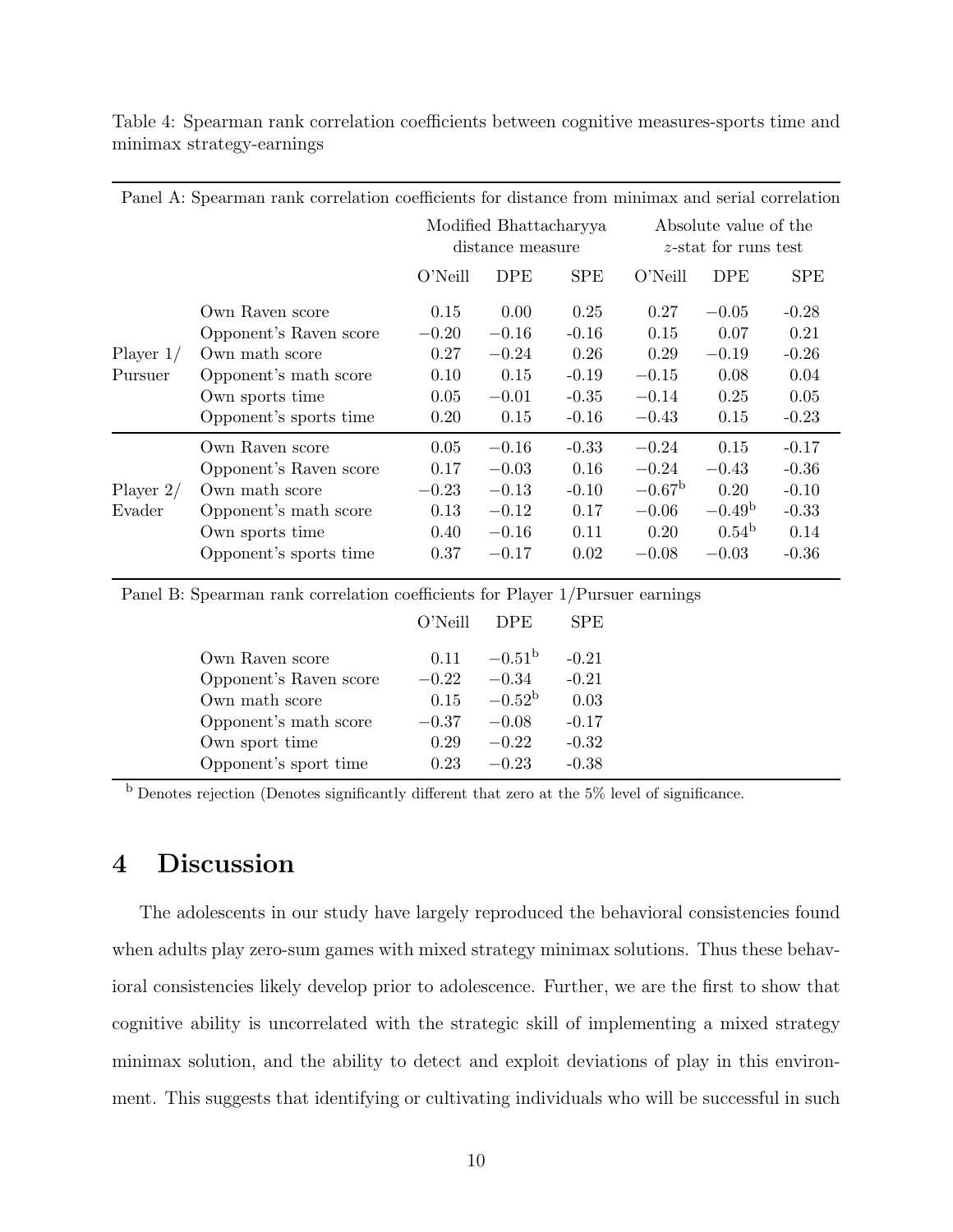situations should not rely upon screening using intelligence tests or other cognitive measures.

What personal characteristics lead to success in such settings remains an open question.

# References

- Baek, Kwangyeol, Yang-Tae Kim, Minsung Kim, Yohan Choi, Minhong Lee, Khangjune Lee, Sangjoon Hahn, and Jaeseung Jeong (2013), "Response randomization of one- and twoperson rock–paper–scissors games in individuals with schizophrenia." Psychiatry research, 207, 158–163.
- Brosig-Koch, Jeannette, Timo Heinrich, and Christoph Helbach (2012), "Exploring the capability to backward induct an experimental study with children and young adults." Ruhr Economic Papers 360, Ruhr-Universitt Bochum.
- Carpenter, Jeffrey, Michael Graham, and Jesse Wolf (2013), "Cognitive ability and strategic sophistication." Games and Economic Behavior, 80, 115–130.
- Czermak, Simon, Francesco Feri, Daniela Gltzle-Rtzler, and Matthias Sutter (2010), "Strategic sophistication of adolescents: Evidence from experimental normal-form games." IZA Discussion Papers 5049, Institute for the Study of Labor (IZA).
- Derpanis, Konstantinos G (2008), "The Bhattacharyya measure." Mendeley Computer, 1, 1990–1992.
- Devetag, Giovanna and Massimo Warglien (2003), "Games and phone numbers: Do shortterm memory bounds affect strategic behavior?" Journal of Economic Psychology, 24, 189–202.
- Fehr, Ernst, Helen Bernhard, and Bettina Rockenbach (2008), "Egalitarianism in young children." Nature, 454, 1079–1083.
- Fehr, Ernst, Daniela Gltzle-Rtzler, and Matthias Sutter (2013), "The development of egalitarianism, altruism, spite and parochialism in childhood and adolescence." European Economic Review, 64, 369 – 383.
- Gill, David and Victoria Liza Prowse (2013), "Cognitive ability and learning to play equilibrium: A level-k analysis." Economics Series Working Papers 641, University of Oxford, Department of Economics.
- Harbaugh, William T, Kate Krause, Steven G Liday, et al. (2002), "Bargaining by children." Working Paper Series 40, Department of Economics, University of Oregon.
- Lergetporer, Philipp, Silvia Angerer, Daniela Glätzle-Rützler, and Matthias Sutter (2014), "Third-party punishment increases cooperation in children through (misaligned) expectations and conditional cooperation." Proceedings of the National Academy of Sciences, 111, 6916–6921.